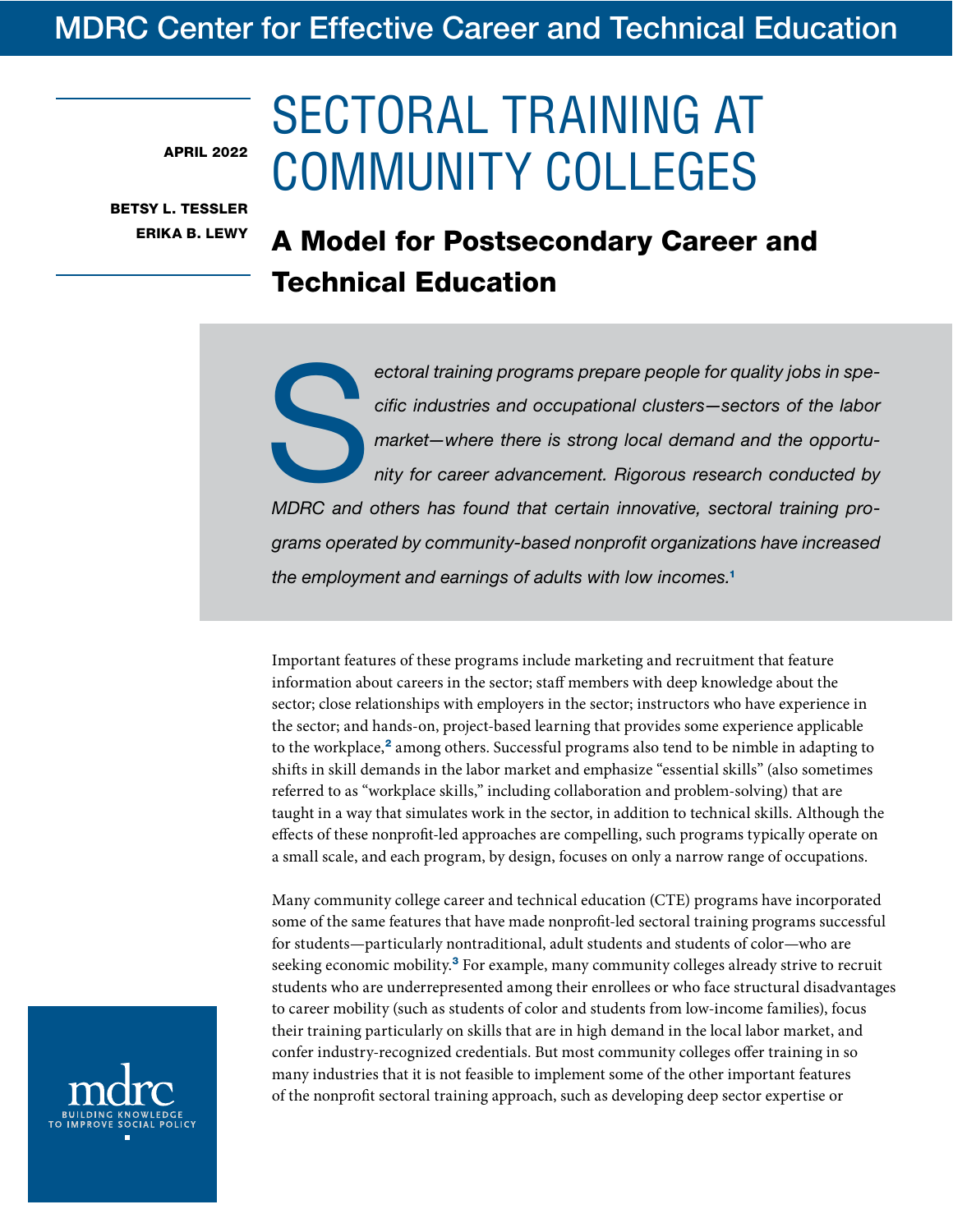relationships with employers across all colleges in a system or region. For employers, too, it can be difficult to know which college in a larger community college system to work with, to develop the supply of skilled labor they need. It is also prohibitively expensive in larger systems to invest in state-of-the-art equipment for the same industry across multiple campuses. If these challenges could be addressed, then given their vast infrastructure and reach throughout the country, community colleges could be in a good position to expand CTE programs that incorporate the features that seem to be responsible for the effectiveness of smaller, nonprofit-run programs.<sup>4</sup>

# THE CHALLENGES AT CITY COLLEGES OF CHICAGO

The City Colleges of Chicago (CCC) is a sevencampus community college system serving close to 61,000 students. CCC provides students with a prebaccalaureate curriculum that transfers to four-year institutions, as well as various associate's degrees and certificates meant to prepare students for the workforce. Until the mid-2010s, employers who wanted to work with one of the colleges to communicate training needs, develop apprenticeships, or share job opportunities had to reach out to seven different campuses or connect with college employees at the nearest campus, which would not have concentrated on any particular industry. And for industries where even entry-level jobs require knowledge of high-tech machinery or technical training, such as health care and advanced manufacturing, qualified instructors and expensive equipment were spread thin across the seven campuses.

In 2010, the newly appointed chancellor of the CCC system was charged with "reinventing the City College System from the ground up so that it better serves the needs of its students and city in the  $21^{st}$  century."<sup>5</sup> The chancellor launched an organizational restructuring called the "Reinvention Initiative," which aimed to improve student graduation rates across the city and make sure that students were earning credentials with economic value. One of Reinvention's major goals was to redesign academic programs to align them with the job market and eliminate the duplication of programs and resource allocations. It sought to do so by redesigning each campus as a "college-to-career center" and consolidating academic programs in high-demand industries at particular campuses. While the early plans faced some faculty resistance amid fears that a reorganization would close some programs and could disadvantage some students—or take focus away from preparing students to transfer to four-year colleges—the Centers of Excellence model that eventually emerged addressed many of the initial concerns. Capital-intensive programs would be consolidated in one or two campuses under the new model. For programs that would remain open at multiple or all campuses, one campus designated as the Center of Excellence would act as quality control and relationship manager for the industry across all campuses.

In its Centers of Excellence model, each of the seven comprehensive community colleges in the system focuses on a field CCC leaders have identified as experiencing high growth. Each Center has its own employer advisory board, and businesses work closely with each Center to align its curricula and facilities with employer needs. This industry focus within a college enables the college to have a deeper reach into its respective industry, potentially allowing it to be more responsive to local employer demand for skilled labor and thereby offer more value to current and prospective students.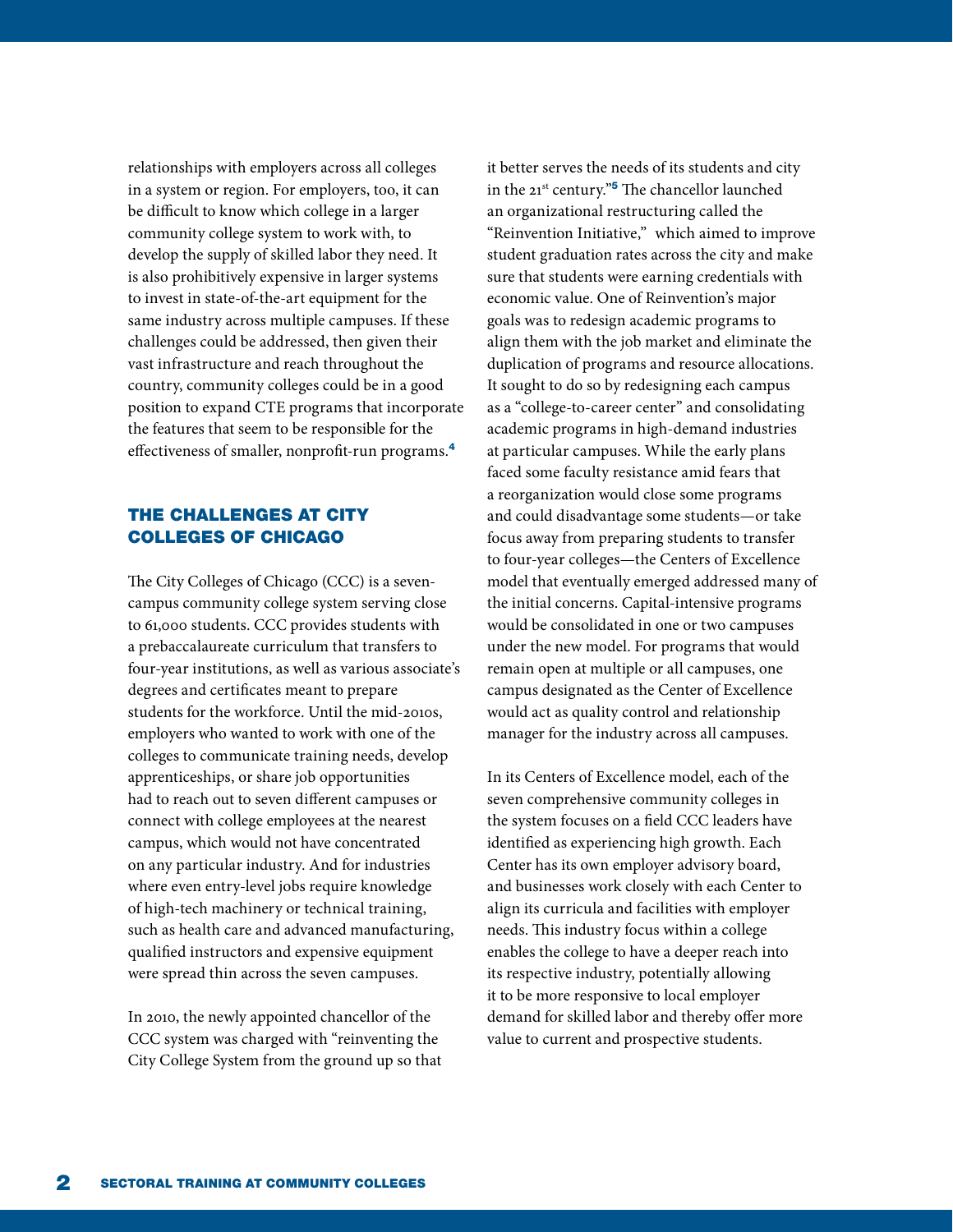#### PURPOSE OF THIS BRIEF

This brief highlights lessons from CCC's Centers of Excellence model. Evidence from studies of similar sector-focused training models outside of the community college setting suggests that the Centers of Excellence model could be a promising one for other large community colleges systems to emulate, and that it could even have important lessons for smaller systems and stand-alone community colleges. In a system in which each college focuses on a single sector or cluster of related sectors, colleges can be more responsive to employers, become the central point of contact for employers in a given sector, and, in the process, help ensure that students will obtain the skills and education that employers need and that will lead to good jobs with opportunities for career growth.

This brief presents lessons from semistructured interviews conducted in 2021 with CCC faculty and staff members, employers, and community partners at two of the seven colleges in the system: Harry S Truman College and Richard J. Daley College. CCC administrators recommended that researchers focus on these two colleges because they represent two variations of the model: one Center of Excellence focus that is capital-intensive and one that is not. These qualitative research data were analyzed systematically to address the following primary research questions.<sup>6</sup>

- 1 In what ways does the Centers of Excellence model help colleges deepen their knowledge of an industry and its needs? How, if at all, does the model facilitate connections with employers, industry associations, and public workforce agencies or help develop workbased learning opportunities for students?
- 2 How is the Centers of Excellence model put into operation in colleges? In what ways does it inform the development

of career trajectories, services, and other forms of support provided to students in specific industries?

**3** What are the strengths of the Centers of Excellence model and what aspects could be further strengthened? What lessons does the Centers of Excellence model offer for other colleges and systems?

# WHAT ARE THE CENTERS OF EXCELLENCE AT THE CITY COLLEGES OF CHICAGO?

Before the 2010 reorganization, the seven City Colleges of Chicago had been comprehensive community colleges offering education and training in a range of industries without any institutional specialization. As a result, there was a lot of duplication of offerings across colleges, minimal investment in high-tech facilities, and no clear point of contact for employers in a given sector. With the transition to the Centers of Excellence model, each college began to house a Center that focuses on developing partnerships with employers in a single industry, and on aligning curricula with that industry's needs. This brief focuses on engineering and advanced manufacturing at Richard J. Daley College and education and human and natural sciences at Harry S Truman College. To see the industry focuses of all seven colleges, see Table 1.<sup>7</sup> The model is intended to improve the quality of career and technical education across the system by having one college take the lead on two crucial activities for each sector of focus: (1) innovating and maintaining curricular excellence and (2) developing relationships with employers.

Under this model, the Centers of Excellence received funding from the City Colleges of Chicago to invest in infrastructure such as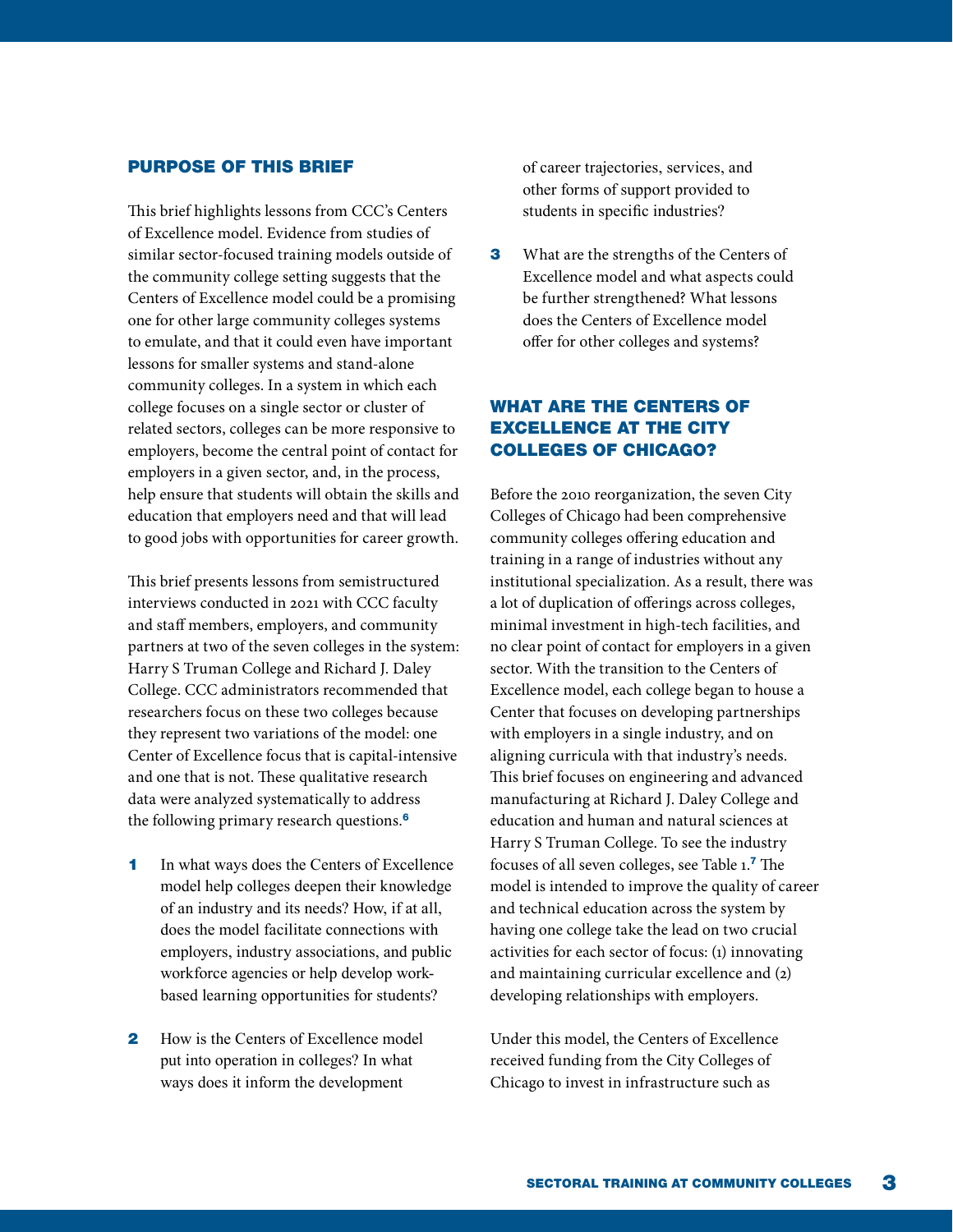# TABLE 1 INDUSTRY FOCUS AT EACH COLLEGE

| Richard J. Daley College     | Advanced manufacturing                            |
|------------------------------|---------------------------------------------------|
| Harry S Truman College       | Education; human and natural sciences             |
| Malcolm X College            | Health care                                       |
| Harold Washington College    | Business and professional services                |
| Olive-Harvey College         | Transportation, distribution, and logistics       |
| Kennedy-King College         | Culinary and hospitality; construction technology |
| <b>Wilbur Wright College</b> | Engineering and computer science                  |
|                              |                                                   |

new buildings and training equipment. As one senior administrator said, "You can't invest in all seven colleges for medical, manufacturing, or logistics," which all involve expensive equipment that requires built-out spaces to operate. With the Centers of Excellence, "you can concentrate funds and do a better job of having a more highly developed set of facilities for training. It's good for high investments, capital investments."

In some cases, the Center of Excellence is the only school where a particular program is offered, as is the situation with health care at Malcolm X College. In other cases, such as Truman College's Center of Excellence in education, the Center serves more as the central coordinator for a program and a curriculum that are available across other colleges in the system. As one administrator described Truman, "Truman is the hub of innovation with extra resources that get dispersed across the campuses."

All colleges offer general education classes, while the Center of Excellence offers more specialized, upper-level classes in the sector. This arrangement allows students to begin college at the most convenient campus, although they may need to commute later in their programs to colleges farther away. The designers of the Centers of Excellence system recognized that travel can be challenging for some students, and viewed this structure as a middle ground that would accommodate students

with transportation challenges for a limited time while still making it possible for CCC to invest in industry specializations at various campuses. Some faculty members and administrators also noted that students will have to find a way to manage transportation to their places of work once they complete their studies and become employed, so traveling to a farther-away campus is in some ways practice for their eventual work commutes.<sup>8</sup>

## Industry Needs of Chicago

When a program in an industry is offered at more than one campus, the Centers of Excellence model aims to makes one college responsible for the quality of that industry program across all of the campuses. In practice, due to the varying needs of different industries, the Centers' role as a cross-system lead varies. For example, advanced manufacturing is a capital-intensive industry with employers who have specialized and varying needs. Most of the advanced manufacturing courses and certificate programs are only offered at Daley College, where the system has invested in a state-of-the-art, high-tech training center.

In contrast to advanced manufacturing, early childhood education is, by its nature, a geographically dispersed field where most of the employers (community-based organizations, public schools, and private day care centers) have uniform needs across the city. Wages for early childhood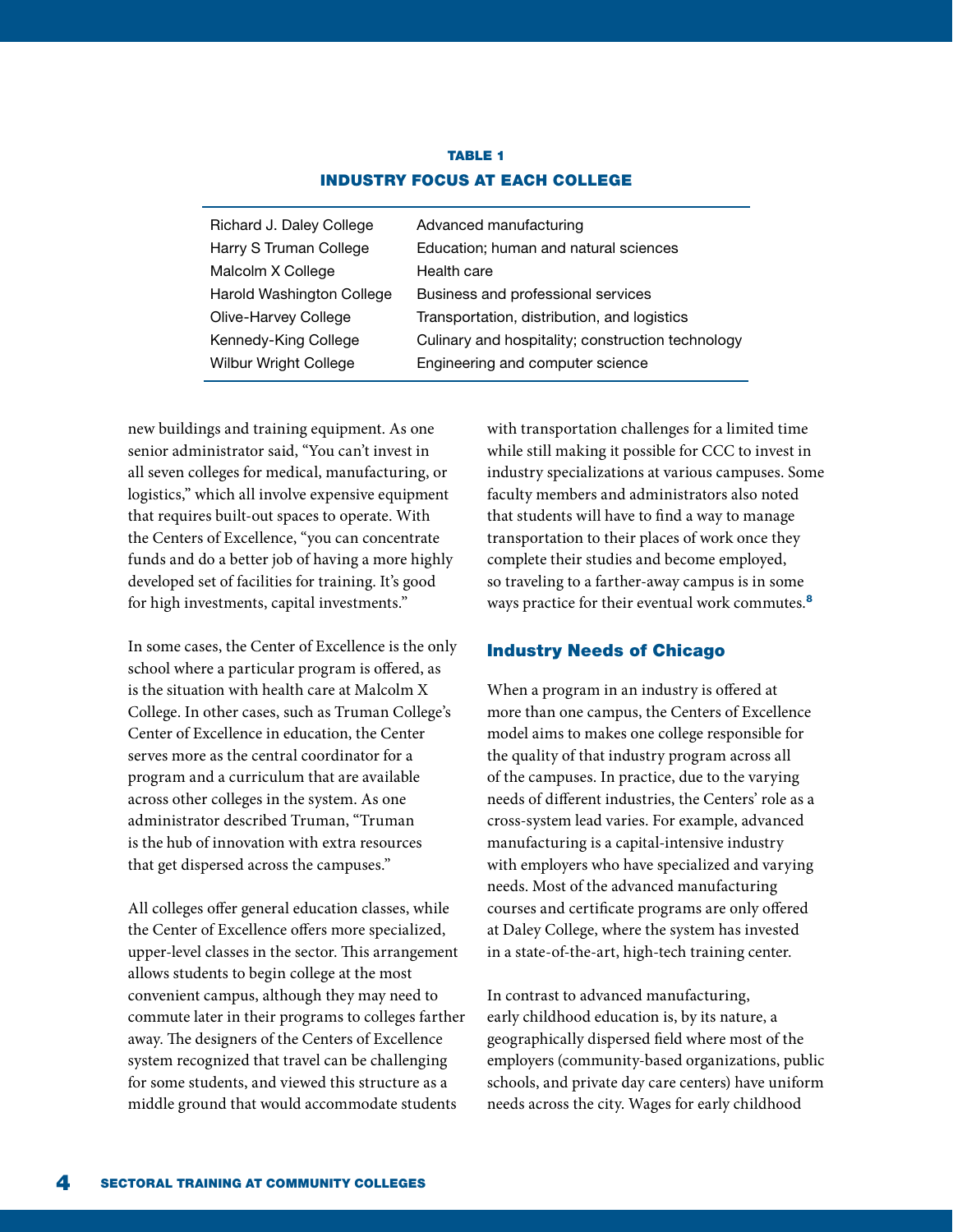educators are low (ranging from \$10 per hour for assistant teachers to \$19 for preschool teachers in a school-based setting), $9$  and there was resistance among some faculty members to creating a Center of Excellence that would "put people in jobs where there weren't well-paying wages." But quality early childhood education is an important need across the city; by making Truman College the Center of Excellence for early childhood education, CCC could ensure that early childhood educators would essentially get the same education regardless of which college they attended, thereby helping meet the need for this essential service.

Students in the early childhood education program are often already employed in the field and come to the City Colleges of Chicago to gain new skills or certifications—with the hope, in some cases, of increasing their wages. Unlike other Centers of Excellence, which are often training new workers for well-paying jobs in high-demand fields, Truman focuses largely on offering incumbent workers additional credentials, for the benefit of the teachers and the communities they serve. Thus, Truman's Center of Excellence provides support to training programs distributed at colleges across the city, to meet distributed childhood education needs, while Daley College maintains a more highly centralized hub in order to concentrate capital and meet the varied needs of employers.

# IMPLICATIONS OF IMPLEMENTING THE CENTERS OF EXCELLENCE MODEL

MDRC conducted 21 interviews with CCC administrators, staff members, and employer partners. These interviews generated lessons about the perceived advantages and disadvantages of the Centers of Excellence model.

The Centers of Excellence model aimed to prepare students for careers in particular industries through three main mechanisms: highly knowledgeable faculty and staff members, informed recruitment, and state-of-the-art training equipment.

## *Highly Knowledgeable Faculty and Staff Members*

In the Centers of Excellence model, college personnel either already had or were hired for specialized industry knowledge, and everything from recruitment to career services was tailored to the industry—all important components of successful, evidence-based sectoral training models. In some cases, colleges hired faculty members and administrators with decades of experience in the industry of focus. In other cases, staff members developed specialized knowledge related to the school's industry focus over time. When administrators, faculty members, and staff members knew a lot about an industry, the entire program benefited: It could tailor its recruitment messages better by offering accurate information about opportunities in the field, develop a higher-quality curriculum, buy the right types of equipment, and offer better career services based on good relationships with employers. At Daley College, the dean of advanced manufacturing and instructors have decades of experience in CNC (computerized numerical control) machining, machine tooling, and welding. That real-world experience gave them the knowledge needed to build a state-of-the-art training facility and program to provide highquality preparation for jobs in the industry.<sup>10</sup>

Truman College administrators also gain a great deal of knowledge of the early childhood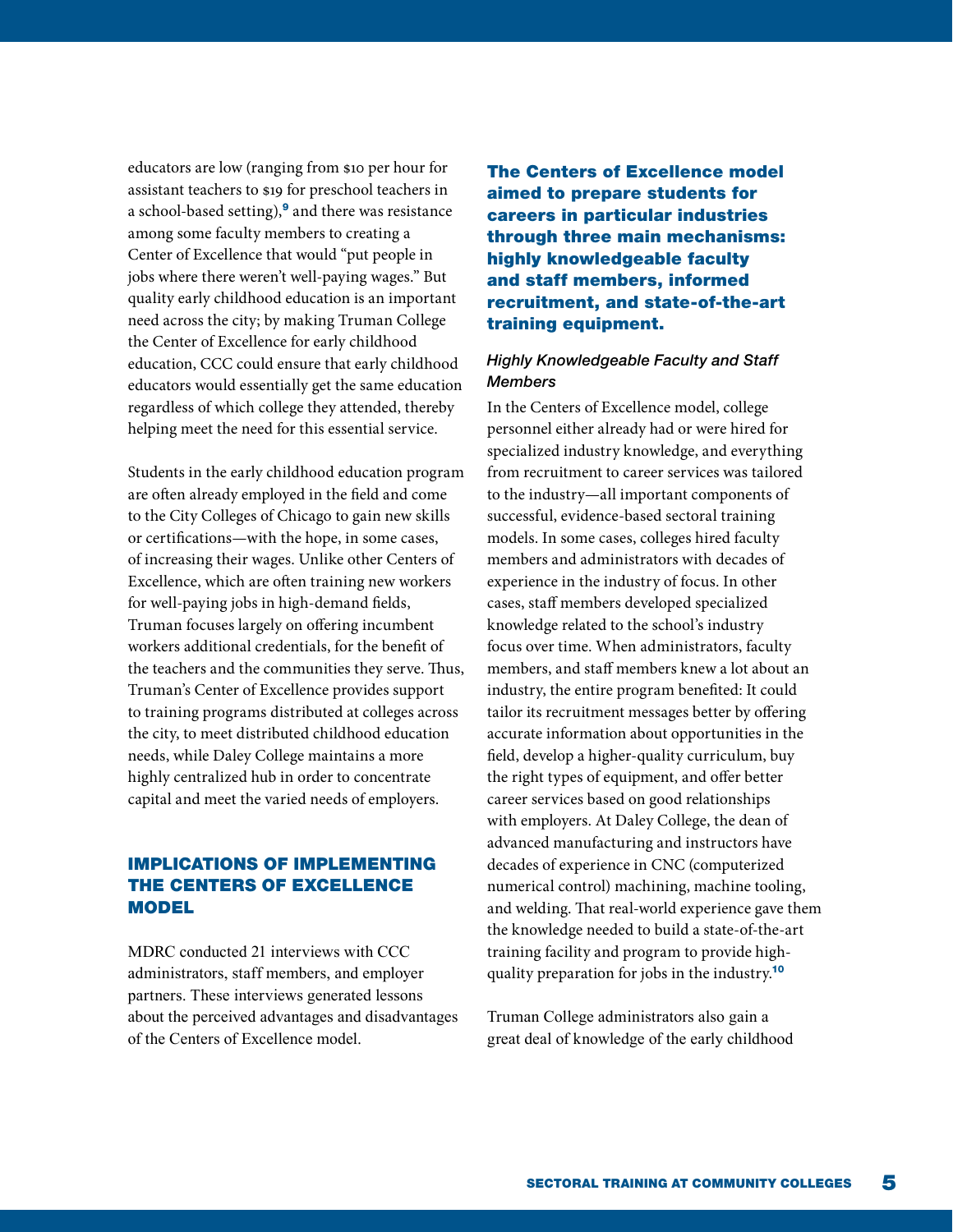education field through various "tables" (working groups) in which they participate—for example, a citywide early childhood education workforce table and an employer table. Because Truman is the main higher education "player" in Chicago for the early childhood education workforce and sits at these tables—which is only the case because of the spotlight that the Center of Excellence shines on early childhood education training at Truman, according to one administrator—faculty members have had pivotal roles in shaping the state credentialing system and ensuring that it reflects community needs and serves families and young children, as well as early childhood educators. It also allows staff members to help students understand credentials, state policy issues, and career paths.

When students complete a training program and are ready to begin or continue their careers in their chosen sector, they benefit from career services staff members who have more industry knowledge related to the Center of Excellence industry than others. They can tailor résumé and interview preparation to the industry, for example, in a way they might not be able to do as well for other industries. Career services at Truman are highly tailored to the education field: résumé workshops, career fairs, and job search training all relate to education. While these educationrelated career services are only offered at Truman, the career services staff members invite education students from all the colleges to use them.

#### *Informed Recruitment*

As noted earlier, recruitment that highlights information about careers in the sector is a vital element of successful sector-based training programs. Staff members' personal experience and knowledge of the industry allows them to deliver recruitment messages that do not just describe the logistics of the programs but the careers they

can lead to. As one administrator said, "[We need to be] able to familiarize ourselves with factory automation, welding, other key programs. We as administrators have to be familiar with these programs so we can highlight them to our community. We want to let prospective students know not only what we offer but where can they go beyond that, where they can go with some of the industry credentials they'll earn, how some of these jobs are readily available, even in the midst of a pandemic. Every day, we hear about open positions, sustainable and available, goodpaying jobs. It's upon us as administrators to be better educated and highlight these programs, so our students know what's available." When well-informed staff members help market sectorfocused training programs by describing the jobs and career paths that the sector offers, students are better able to make informed choices about their courses of study and chosen career paths. These informed choices are more likely to lead to students choosing training that is the right fit for them, which can in turn lead to more successful training-completion and employment outcomes.

#### *State-of-the-Art Training Equipment*

The Centers of Excellence model of concentrating capital investments in one campus allows students to train on high-quality, state-ofthe-art machinery that area employers use. One instructor at Daley College described bringing personal welding equipment into the college so that students could practice using it, because the college could not afford to buy the equipment that employers were using. Once Daley College became a Center of Excellence, it was able to invest in and train students on the exact manufacturing equipment that Chicagoarea employers use in their facilities, increasing graduates' competitiveness for available jobs. Not only did the Center's leaders buy high-quality equipment, but they decided to invest specifically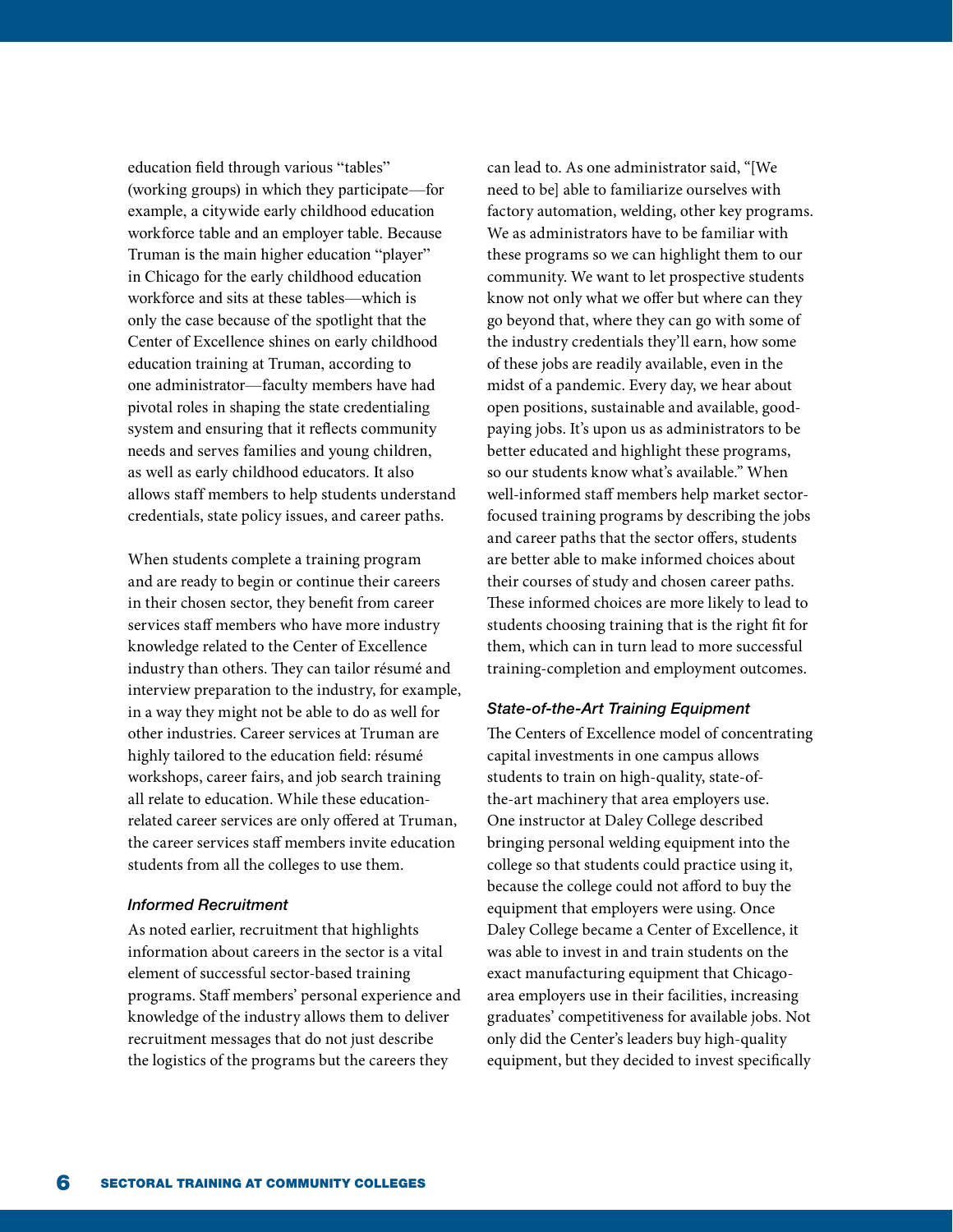in "machinery that everyone would know—not an off brand that was cheaper," as one instructor put it. Because the program instructors had industry experience, they knew which equipment would help students get marketable training: "We went for branding, for marketing purposes. Everyone knows what a Fluke instrument is, Snap-On—everyone recognizes them, and it gives you a certain marketing ability. We all thought this was especially important in an underserved community. This is aimed at bringing them up."

# The Centers of Excellence model makes it easier to use data to target labor market needs and analyze industry-specific student pathways, and thereby support students.

Daley College's focus on a single industry allows its administrators to use industry-specific labor market data to inform the selection of classes the college offers. Working with a limited set of pathways allows them to deepen their knowledge about open positions in the industry, what those occupations entail, and what kinds of positions are expected to open up in the near future, in a way that would be impossible to do across multiple industries.

This targeted labor market information, combined with close relationships with employers in a single industry, allows administrators and faculty members to stay up to date on the latest trends and needs in the industry and to adapt the college's curricula and course offerings accordingly. As one instructor reported, before the establishment of the Center of Excellence in Manufacturing, Daley College's manufacturing curriculum was "dated." The advent of the Center—with its better understanding of employer needs and additional resources—saw the creation of a new curriculum: "Thirty brand-new classes and five different tracks, whereas we used to have two."

Previously students had to choose welding or cutting, and then if they changed their minds about their interests, or immediate employer needs changed, they had to start over in the other track. Now the Center teaches basics in manufacturing first, "so people don't get stuck in one path," according to the instructor. Continual, close contact with employers in the industry keeps Daley College leaders abreast of changing needs, to which the college can respond accordingly by adapting or adding course material.

# The colleges' focus on a particular industry or two offers employers a steady supply of potential workers who have the skills they desire.

The model is helping to develop a steady supply of students who have the skills that employers desire by giving employers a single-campus point of contact. Comprehensive knowledge of the industry and strong connections with employers—another feature of successful, evidence-based sectoral training models ultimately benefit students, who have more opportunities to participate in work-based learning experiences and are in a better position to find employment in their field of study. One college program coordinator noted that thanks to Daley College's relationships with employers, students enrolled in a special student support program were able to get on-the-job training. "Because they know the employers, they're able to offer industry-specific opportunities and skills. They offer support courses and [industry-recognized] microcredentials that they can add to the welding program that are a value add. They give students a boost. It's more usable, less general."

In the case of Truman College, the single-industry focus allows the college to respond to the local community labor market. At Truman College, community-based organizations, Chicago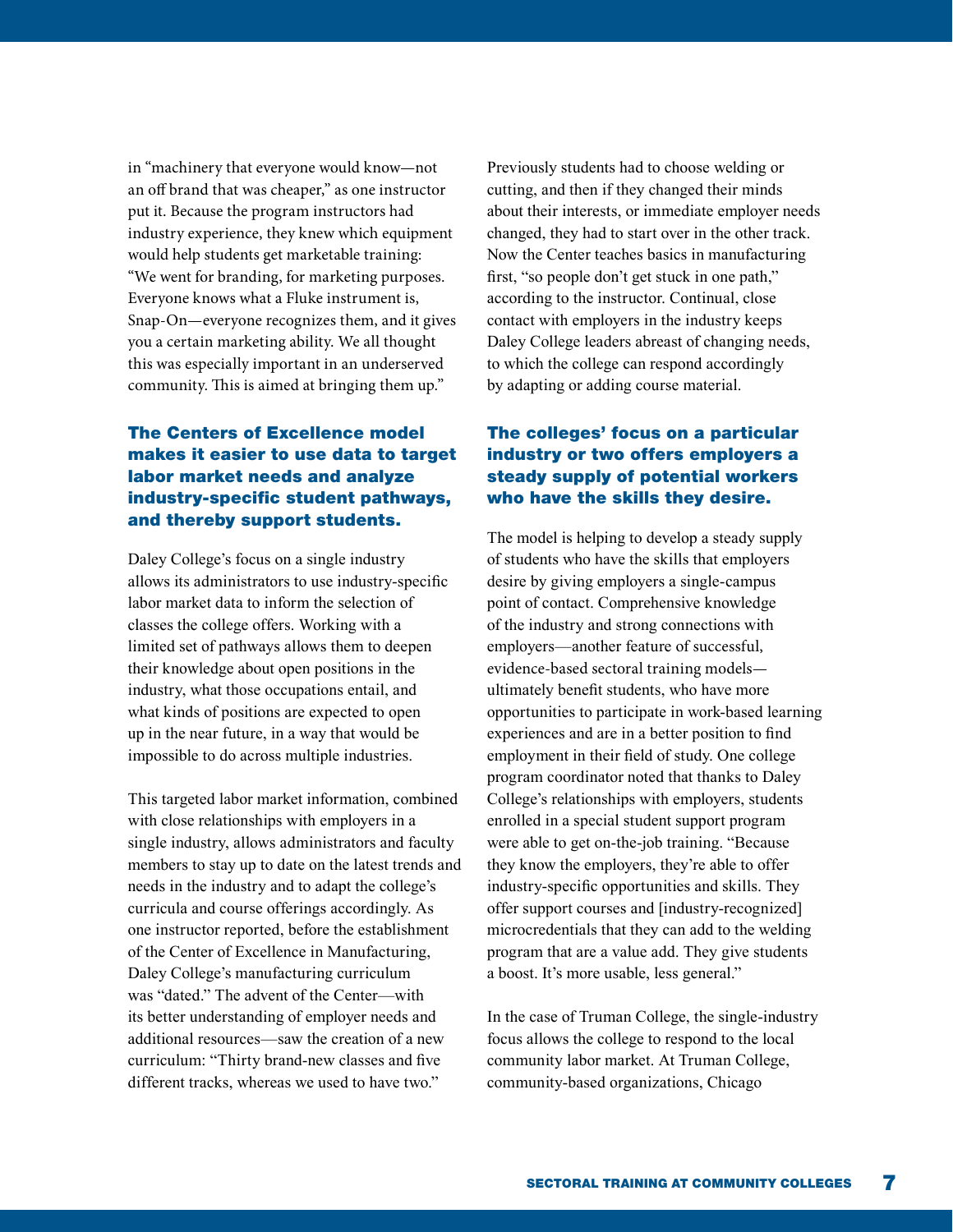Public Schools, early learning organizations, and for-profit companies all sit on an employer advisory board that communicates with the college about their training needs. Through the employer advisory board, early childhood education centers and Chicago Public Schools share with Truman College what skills the workforce needs. When advisory board members indicated to their Truman College partners that Chicago Public Schools teachers needed endorsements (to show that they had received training in teaching in special education and teaching English Language Learners), Truman designed a remote program that teachers could attend to get city-approved credentials.

The Centers of Excellence provide a "north star," as one administrator put it, for employers in an industry: They know exactly where to go to seek out customized training, work-based learning and education opportunities, and qualified job applicants, rather than having to choose which of seven colleges to collaborate with. The Center of Excellence creates a central contact for the entire system to discuss these needs and opportunities and to adjust curricula accordingly. In the past, employers had a different workforce partnership contact at each of the CCC campuses, and the contact did not have a specialized industry focus but was instead a generalized CTE dean. With the Centers of Excellence, according to one staff member, employers were more likely to partner with the college because there's "more confidence on behalf of the [employer] that it will be worthwhile—that it will lead to jobs."

When Daley College administrators took on apprenticeship development in manufacturing, they reduced the burdens on small- and midsized employers related to developing work-based learning opportunities. Working with the Illinois Department of Labor, the college organized a

program for the most common apprenticeships in CNC machining, welding, and machine maintenance, and going forward, CCC can modify the curriculum, wages, hours, and classes to meet the needs of employers. As one administrator said, "The Centers of Excellence model is an advantage [for apprenticeships] because everything is coming to one spot—employers, associations—a group of people who are energetic about progressing these things because they know that students need it, and they know employers need it, too."

At Daley College, employers use their relationships with the college to recruit students for open positions. The college maintains relationships with area employers through twice-yearly advisory council meetings and through frequent one-on-one check-ins. The dean connects them with students through apprenticeships, internships, recruitment events, and classroom visits. One Daley College administrator said he uses these connections to "understand what [employers'] training needs are to make sure they're integrated into the program. We take their input so we can benefit employers with the students coming out of the program."

# The new model requires students to travel to the campus that specializes in their industry of interest, which could sometimes be far from where they live.

With the Centers of Excellence model, students can take general education and elective courses at any of the seven campuses, but—depending on the school—certain industry-specific courses are only offered at the Center of Excellence college. Some students take their general education courses at the campus closest to them, and then travel to take nursing courses at Malcolm X College or advanced manufacturing courses at Daley College, but "there is a common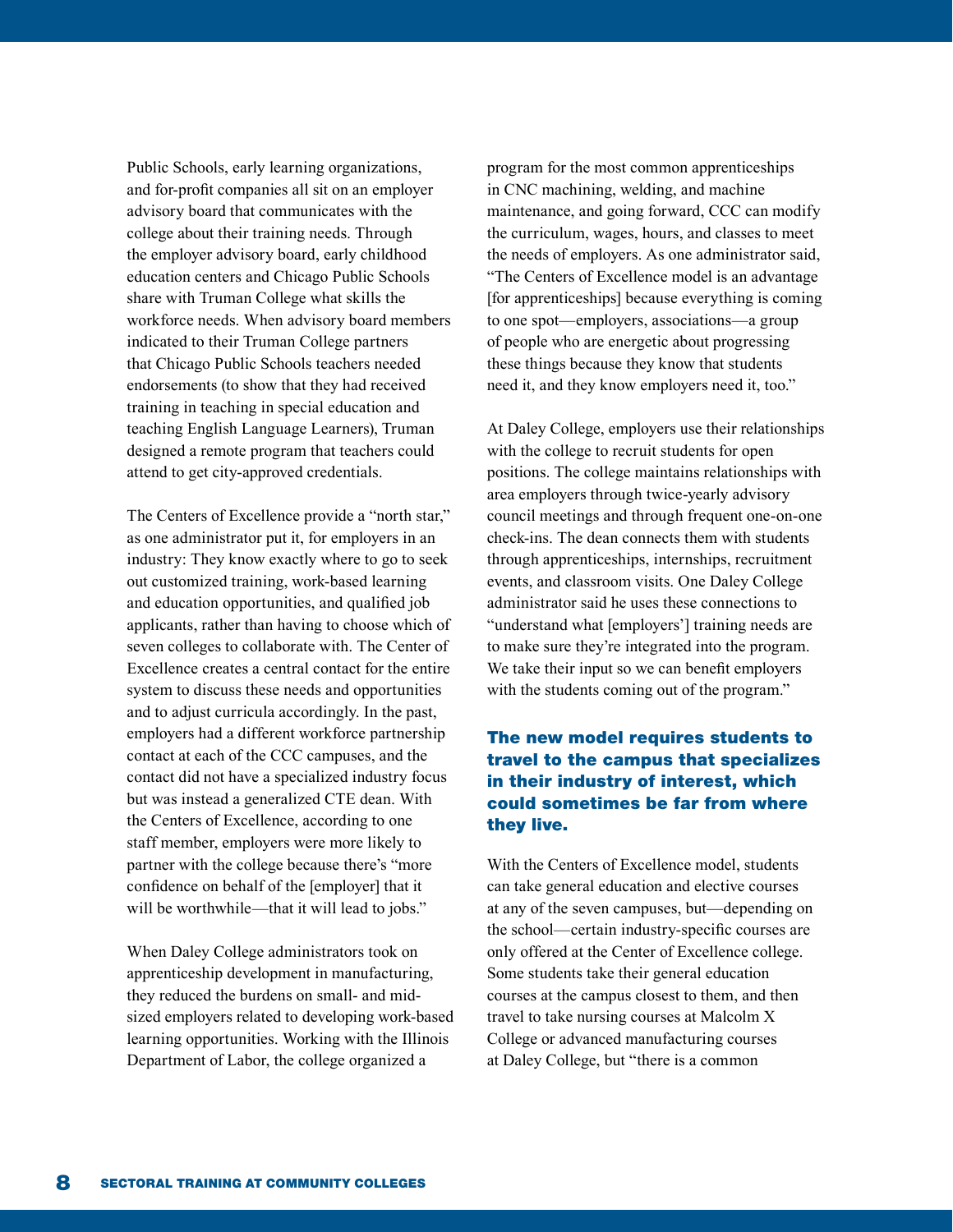misconception that you have to take all your classes at the Center of Excellence campus," said one administrator. When it comes to recruiting and enrolling students, this administrator said the college mainly focuses on recruiting students within its geographical footprint but noted that students do come from all over the city.

Some interviewees reported that one of the concerns that arose from the community when the Centers of Excellence model was being considered was that it would be a burden to some students because they would need to travel to distant campuses. On the other hand, some interviewees said that students could benefit from figuring out how to navigate the city while they were in college, since they were likely to need to travel to jobs when they graduated. When the campuses were originally reorganizing programs, CCC offered a shuttle bus that ran among campuses for students and staff members to use, but an administrator reported that it was shut down because few students used it. "We spent a lot of money on a service that a couple of staff members used." Without enough data on student commutes before and after the Centers of Excellence model was implemented, it is impossible to know whether the model is burdensome and, if it is, for what proportion of students.

# Opportunities for Further Enhancement

While the Centers of Excellence exhibit some of the traits of an effective sector-focused structure for delivering training, opportunities remain to enhance and strengthen the model. For example, in the current formulation of the Centers of Excellence model, academic advisers at the colleges remain generalists and are not provided with additional training or resources to familiarize themselves with the Center of Excellence industry

focus. If academic advisers were steeped in sector knowledge—as career services staff members are—they could potentially advise students on how to "stack" credentials (that is, earn additional credentials that add skills and can lead to advancement) or move from short-term CTE training to academic degree programs within the Center's industry focus to advance their careers.

As discussed earlier, though the Centers of Excellence have improved the collection and analysis of some data—such as labor market data in the sector of focus and data about students' trajectories within their programs—data that could help the Centers understand students' pathways after they complete the programs are still lacking. When asked whether the Centers track student outcomes such as certificate attainment or transfers to academic programs, one administrator responded by saying, "We are very bad at that." To some extent, the data on certificate attainment depend on the college and the sector focus of its Center of Excellence. For example, Daley College pays for certification exams in manufacturing, so the college receives data on how many students take and pass those exams. But for some sectors in which students take certification exams on their own—for example, CompTIA certifications for students studying information technology—the colleges have no way of knowing how many students take the exams or obtain the credentials. Because of this overall lack of data about student outcomes, CCC is not able to say whether the Centers of Excellence model leads to better outcomes for students than the previous structure did. Better data on outcomes across all of the Centers, and the ability to disaggregate data by gender, race, ethnicity, and other demographic factors, could help Center administrators better understand the pathways their students take, which groups of students tend to need more support to succeed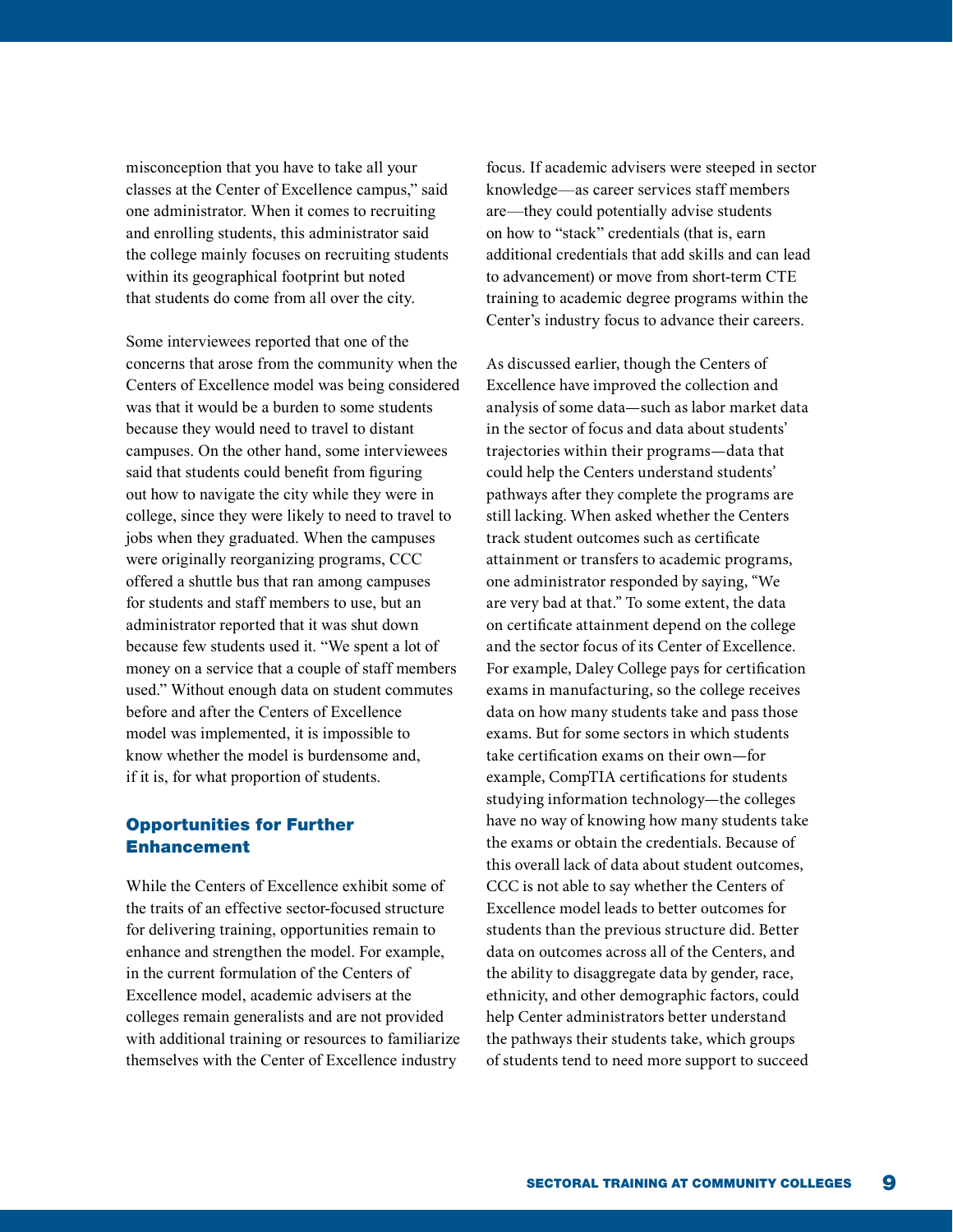in their programs, and the kinds of jobs, careers, and pay students can expect when they complete the programs. While some of the colleges are making some strides in this area, there is much more that could be done across the system.

# CONCLUSIONS AND AREAS FOR FURTHER EXPLORATION

CCC's experience of restructuring its seven colleges into Centers of Excellence offers lessons for other community colleges and systems that may be interested in being more responsive to employers in growing sectors and industries in their areas and, in turn, to students as well. The model can clearly be applied to other large, urban community college systems with multiple colleges or campuses across a metropolitan area or region. Its lessons could also be applied to highly centralized state community college systems. Smaller systems or stand-alone community colleges that cannot spread industries across multiple campuses can still benefit from identifying one or two regional industries that are important in the local economy and that require a substantial skilled workforce, developing their knowledge of and relationships with those industries, and—if they are capital-intensive industries—making the investments necessary to gives students the best possible education and opportunities for employment and advancement.

For industries that are not as capital-intensive, such as early childhood education, business, and information technology, the reasons for establishing a Center of Excellence may not be as obvious, and it could take more deliberate planning to ensure that the Center benefits any other programs in that industry across other colleges in a system. According to one administrator from CCC, however, from the perspective of employers, there is as much reason to centralize expertise in Centers of Excellence for non-capital-intensive

industries as there is for ones that are capitalintensive: "Business is not capital-intensive. If you don't have [a Center of Excellence], you have seven colleges calling accountants to sit on an advisory council. Or you have [seven] different councils giving different advice [to their respective colleges' business programs]. Having collective conversations and respecting partners' time—not having them do things seven times this is the real benefit when there's not a capital investment." Additionally, a Center can play a role in ensuring that curricula and assessments are standardized across colleges and that students get the same elements of an education in the field regardless of which campus is their home base.

Additional exploration of the Centers of Excellence at CCC could glean even more useful lessons not only for CCC but for other community colleges and systems as well. As noted earlier, because of a lack of data, it is not currently possible to determine whether the Centers of Excellence structure leads to better employment outcomes than the previous structure did. But improved data collection going forward could help determine whether the current structure leads to improved completion rates, employment in the students' fields of study, family-sustaining wages, and other outcomes of interest. Because one presumed downside to the Centers of Excellence model is the need for students to travel farther than they had to before, it could be useful to conduct a geographic analysis of students' commutes to the various colleges to see whether the required travel is in fact a burden on students. Historical data about the proximity of students' home addresses to the campuses where they enrolled could be used to determine whether students' commutes changed, on average, after the Centers of Excellence were instituted. Perhaps most valuable would be focus groups with or surveys of students to get their perspectives on the Centers of Excellence model and their experiences of it.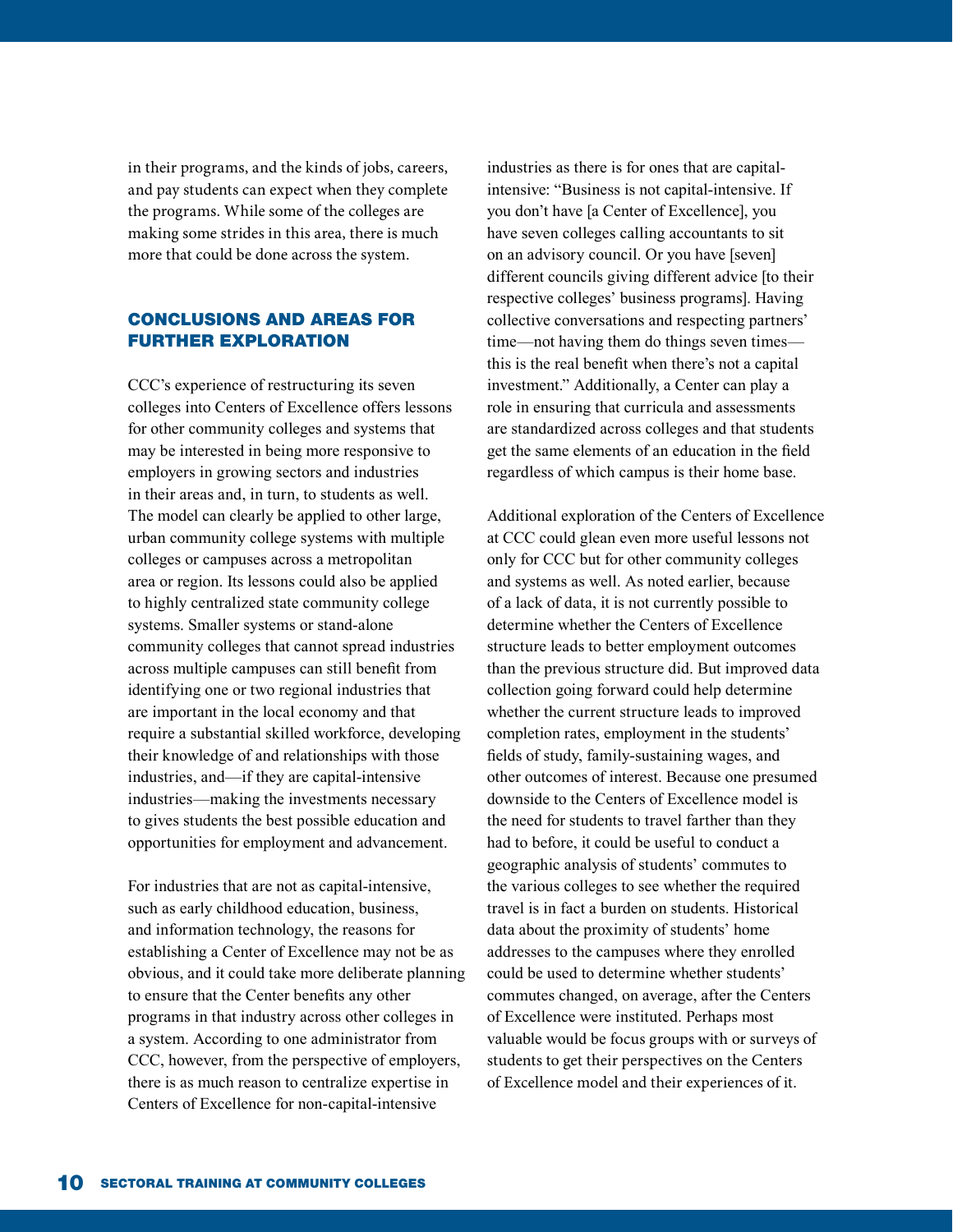Finally, the model might be strengthened by adding some features of sector programs that are currently not a part of the Centers of Excellence, such as sector-tailored career-readiness classes or postemployment follow-up to support employment retention and advancement. While it could be

challenging to test the effectiveness of this model, since there is no parallel community college system in Chicago to serve as a comparison, much could still be learned from employers, students, and perhaps CCC and state administrative data.

## ENDNOTES

1 Richard Hendra, David H. Greenberg, Gayle Hamilton, Ari Oppenheim, Alexandra Pennington, Kelsey Shaberg, and Betsy Tessler, *Encouraging Evidence on a Sector-Focused Advancement Strategy: Two-Year Impacts from the WorkAdvance Demonstration* (New York: MDRC, 2016); Sheila Maguire, Joshua Freely, Carol Clymer, Maureen Conway, and Deena Schwartz, *Tuning in to Local Labor Markets: Findings from the Sectoral Employment Study* (Philadelphia: Public/Private Ventures, 2010).

2 Hands-on training and work-based learning can give much-needed experience to students trying to enter a new field, which can help them obtain jobs they might otherwise be denied.

3 Nontraditional students include those who have delayed their enrollment in college (that is, who did not enter college in the same calendar year as they finished high school), who are attending part time, who are working full time, who are financially independent from their parents, who are parents of dependent children or have other dependents, and who are studying for occupations that are not traditionally associated with their gender.

4 While the research designs of studies such as WorkAdvance do not allow them to make definitive determinations about the specific features that make programs effective, the implementation research in those studies does provide some suggestive guidance. See Betsy Tessler, Michael Bangser, Alexandra Pennington, Kelsey Schaberg, and Hannah Dalporto, *Meeting the Needs of Workers and Employers: Implementation of a Sector-Focused Career Advancement Model for Low-Skilled Adults* (New York: MDRC, 2014).

5 Jennifer M. Horace, *Conception of Change: A Phenomenographical Study of the Reinvention Initiative at the City Colleges of Chicago* (Clemson, SC: Clemson University, 2016).

6 Student outcome data were not uniformly available and were not a part of this analysis.

7 Daley College's focus on engineering, and Truman College's focus on human and natural sciences, are more geared toward two-year associate degree programs than shorter-term certificate programs. This research concentrated on the colleges' more CTE-oriented programs in advanced manufacturing and early childhood education.

8 Changes to in-person and remote education and work that occurred as a result of the COVID-19 pandemic might have longer-term effects on how colleges, students, employers, and workers approach college and work commutes.

9 U.S. Bureau of Labor Statistics, "Occupational Outlook Handbook: Preschool Teachers" (website: [https://www.bls.gov/ooh/education-training-and-library/preschool-teachers.htm,](https://www.bls.gov/ooh/education-training-and-library/preschool-teachers.htm) 2021).

10 While Truman College and Daley College both have deans with industry experience relevant to their Centers of Excellence, one college leader said that that is not the case at every college: "It's a thing on the rubric that you have a dedicated administrator with industry experience who maintains and seeks relationships with employers, but it's not a thing that is present at each college at this moment."